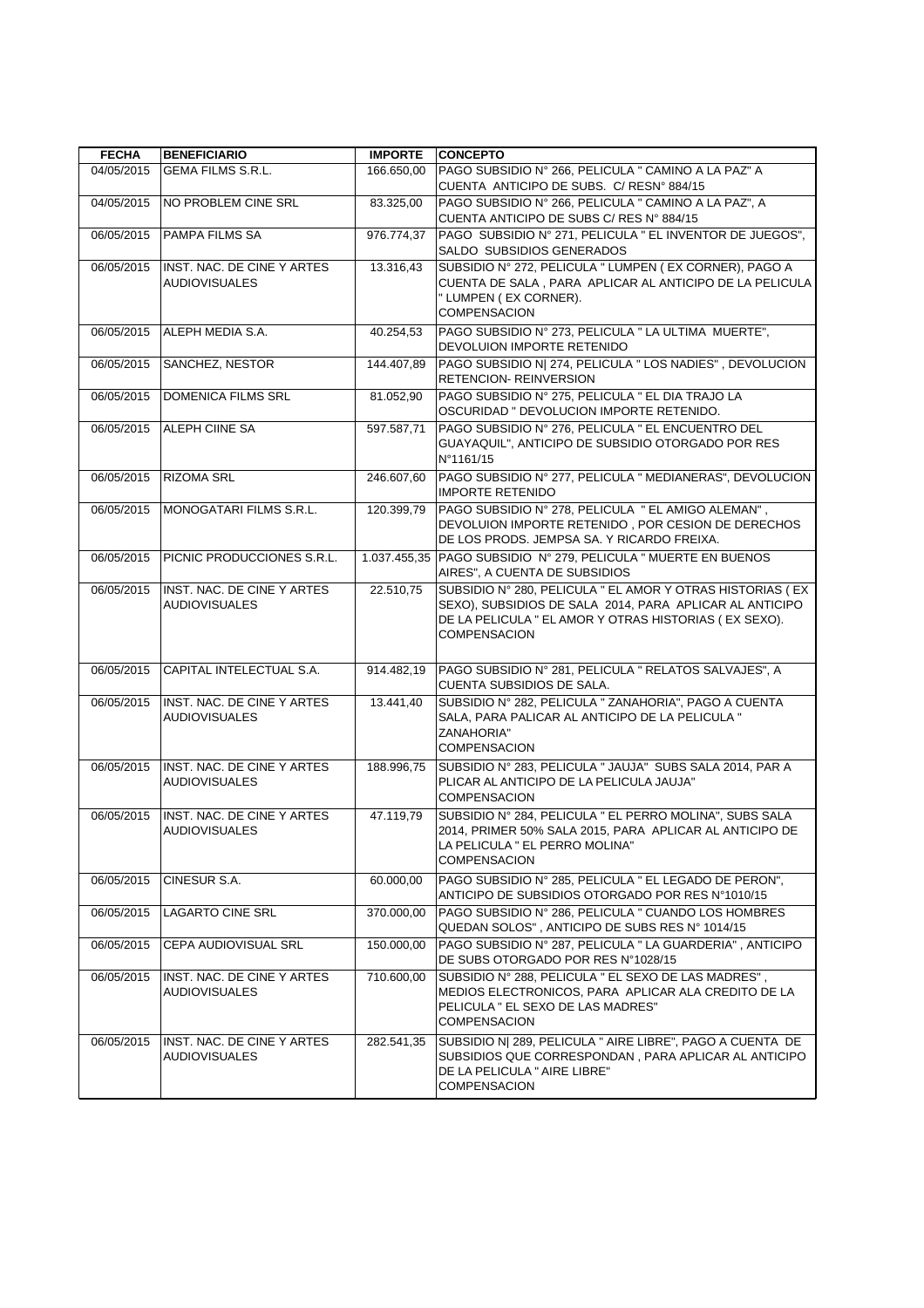|            |                                                           |            | 1.330.025,95 SUBSIDIOS 289, PELICULA "AIRE LIBRE", PAGO A CUENTA DE                                                                                                                   |
|------------|-----------------------------------------------------------|------------|---------------------------------------------------------------------------------------------------------------------------------------------------------------------------------------|
| 06/05/2015 | <b>INST. NAC. DE CINE Y ARTES</b><br><b>AUDIOVISUALES</b> |            | SUBS. QUE CORRESPONDA, PARA APLICAR AL CREDITO DE LA<br>PELICULA " AIRE LIBRE".<br><b>COMPENSACION</b>                                                                                |
| 06/05/2015 | MC PRODUCCIONES S.R.L.                                    | 62.827,58  | PAGO SUBSIDIO N°290, PELICULA " LA PASION DE<br>MICHELANGELO", DEVOLUION IMPORTE RETENIDO, POR<br>CESION DE DERECHOS DE LOS PRODS. PRIMER PLANO FILM,<br>SA, MC PRODUCCIONES SRL      |
| 06/05/2015 | <b>JUAREZ ALLEN GEMA</b>                                  | 9.205,01   | PAGO SUBSIDIO Nº 291, PELICULA " 327 CUADERNOS", ANTICIPO<br>DE SUBS. OTORGADO POR RES N 1162/15                                                                                      |
| 06/05/2015 | CINEMAGROUP S.R.L.                                        | 500.000,00 | PAGO SUBSIDIO Nº 292, PELICULA " SOCIOS POR ACCIDENTE",<br>SUBSIDIO SALA, POR CESION DE DERECHOS DEL PRODUCTOR<br>ADART PRODUCCIONES SRL                                              |
| 07/05/2015 | MAGMA CINE S.R.L.                                         | 162.818,77 | PAGO SUBSIDIO Nº 293, PELICULA " TRIADA", ANTICIPO DE SUBS<br>CONFORME RES N°1216/15                                                                                                  |
| 11/05/2015 | <b>ALEPH CIINE SA</b>                                     | 75.000,00  | PAGO SUBSIDIO Nº 310, PELICULA " 8 TIROS", ANTICIPO DE<br>SUBSIDIOS OTORGADO POR RES Nº 1089/15                                                                                       |
| 11/05/2015 | SINEMA S.A.                                               | 425.000,00 | PAGO SUBSIDIO Nº 310, PELICULA " 8 TIROS", ANTICIPO DE<br>SUBSIDIOS OTORGADO POR RES Nº 1089/15                                                                                       |
| 12/05/2015 | <b>PAMPA FILMS SA</b>                                     | 648.070,61 | PAGO SUBSIDIO Nº 295, PELICULA " EL PADRE JORGE", ANTICIPO<br>DE SUBS. OTORGADO POR RES Nº 1257/14                                                                                    |
| 12/05/2015 | ARCO LIBRE SRL.                                           | 500.000.00 | PAGO SUBSIDIO Nº 305. PELICULA " LOCAS Y SANTAS".<br>ANTICIPO DE SUSIDIOS POR RES Nº1209/15                                                                                           |
| 12/05/2015 | <b>BD CINE S.R.L.</b>                                     | 169.323,50 | PAGO SUBSIDIO Nº 294, PELICULA "EL REY DEL ONCE", ANTICIPO<br>DE SUBS. RES N°1258/15                                                                                                  |
| 12/05/2015 | ALEPH MEDIA S.A.                                          | 75.000,00  | PAGO SUBSIDIO Nº 306, PELICULA " LOS INOCENTES", ANTICIPO<br>DE SUBS. OTORGADO POR RES Nº1164/15                                                                                      |
| 12/05/2015 | SINEMA S.A.                                               | 425.000,00 | PAGO SUBSIDIO Nº 306, PELICULA " LOS INOCENTES", ANTICIPO<br>DE SUBSIDIOS OTORGADO POR RES Nº 1164/15                                                                                 |
| 12/05/2015 | DE LEONE TOMAS ALEJANDRO                                  | 400.000,00 | PAGO SUBSIDIO Nº 307, PELICULA " EL APRENDIZ", ANTICIPO DE<br>SUBSIDIO CONFORME RES N°1165/15                                                                                         |
| 12/05/2015 | DIMENT VALENTIN JAVIER                                    | 500.000,00 | PAGO SUBSIDIO Nº303, PELICULA " EL ESLABON PODRIDO",<br>ANTICIPO DE SUBS. CONFORME RES Nº 1163/15                                                                                     |
| 12/05/2015 | ALEPH CIINE SA                                            | 250.000,00 | PAGO SUBSIDIO Nº 309, PELICULA " ALTA CUMBIA", ANTICIPO DE<br>SUBSIDIOS OTORGADO POR RES Nº1215/15                                                                                    |
| 12/05/2015 | <b>FUNDACION OCTUBRE</b><br>TRABAJADORES DE EDIFICIOS     | 250.000,00 | PAGO SUBSIDIO Nº 309, PELICULA " ALTA CUMBIA", ANTICIPO DE<br>SUBSIDIOS OTORGADO POR RES Nº1215/15                                                                                    |
| 12/05/2015 | <b>ARREGUI GABRIEL ADRIAN</b>                             | 320.000,00 | PAGO SUBSIDIO Nº 311, PELICULA " UNO MISMO", ANTICIPO DE<br>SUBSIDIOS OTORGADO POR RES N°1211/15                                                                                      |
| 12/05/2015 | <b>CINEMAGROUP S.R.L.</b>                                 | 814.730.82 | PAGO SUBSIDIO Nº 296, PELOCULA " SOCIOS POR ACCIDENTE ",<br>SALDO SUBSIDIOS 2014, POR CESION DE DERECHOS, DEL<br>PROD. ADART PRODUCCIONES SRL                                         |
| 12/05/2015 | <b>CINEMAGROUP S.R.L.</b>                                 | 815.000,00 | PAGO SUBSIDIO Nº 297, PELICULA " SOCIOS POR ACCIDENTE,<br>SALDO SUBSIDIO 2014, POR CESION DE DERECHOS DE LA<br>PROD. ADART PRODUCCIONES SRL                                           |
| 12/05/2015 | CAPITAL INTELECTUAL S.A.                                  | 815.000,00 | PAGO SUBSIDIO Nº 298, PELICULA " RELATOS SALVAJES",<br>DEVOLUCION IMPORTE RETENIDO - REINVERSION.                                                                                     |
| 12/05/2015 | <b>RIZOMA SRL</b>                                         | 66.500,00  | PAGO SUBSIDIO Nº 299, PELICULA " LOS DUEÑOS", SALDO<br><b>SUBSIDIOS</b>                                                                                                               |
| 12/05/2015 | CEPA AUDIOVISUAL SRL                                      | 85.211,35  | PAGO SUBSIDIO Nº 300, PELICULA " LAS MUJERES SIEMPRE<br>LLEGAN TARDE", DEVOLUION IMPORTE RETENIDO-<br>REINVERSION, POR CESION DE DERECHOS DEL PROD.<br>HORACIO ROMAN SERENO           |
| 12/05/2015 | <b>HABITACION 1520</b><br>PRODUCCIONES SRL                | 81.795,75  | PAGO SUBSIDIO Nº 302, PELICULA " INFANCIA CLANDESTINA",<br>DEVOLUCION RETENCION REINVERSION .-                                                                                        |
| 12/05/2015 | INST. NAC. DE CINE Y ARTES<br><b>AUDIOVISUALES</b>        | 39.134,06  | SUBSIDIO Nº 303, PELICULA "EL SEXO DE LAS MADRES",<br>SUBSIDIOS SALA Y MEDIOS ELECTRONICOS, PARA APLICAR AL<br>CREDITO DE LA PELICULA " EL SEXO DE LAS MADRES.<br><b>COMPENSACION</b> |
| 12/05/2015 | <b>AMAPOLA FILM SRL</b>                                   | 700.000,00 | PAGO SUBSIDIO Nº 304, PELICULA " AMAPOLA", A CUENTA<br>SUSIDIOS SALA Y MEDIOS ELECTRONICOS                                                                                            |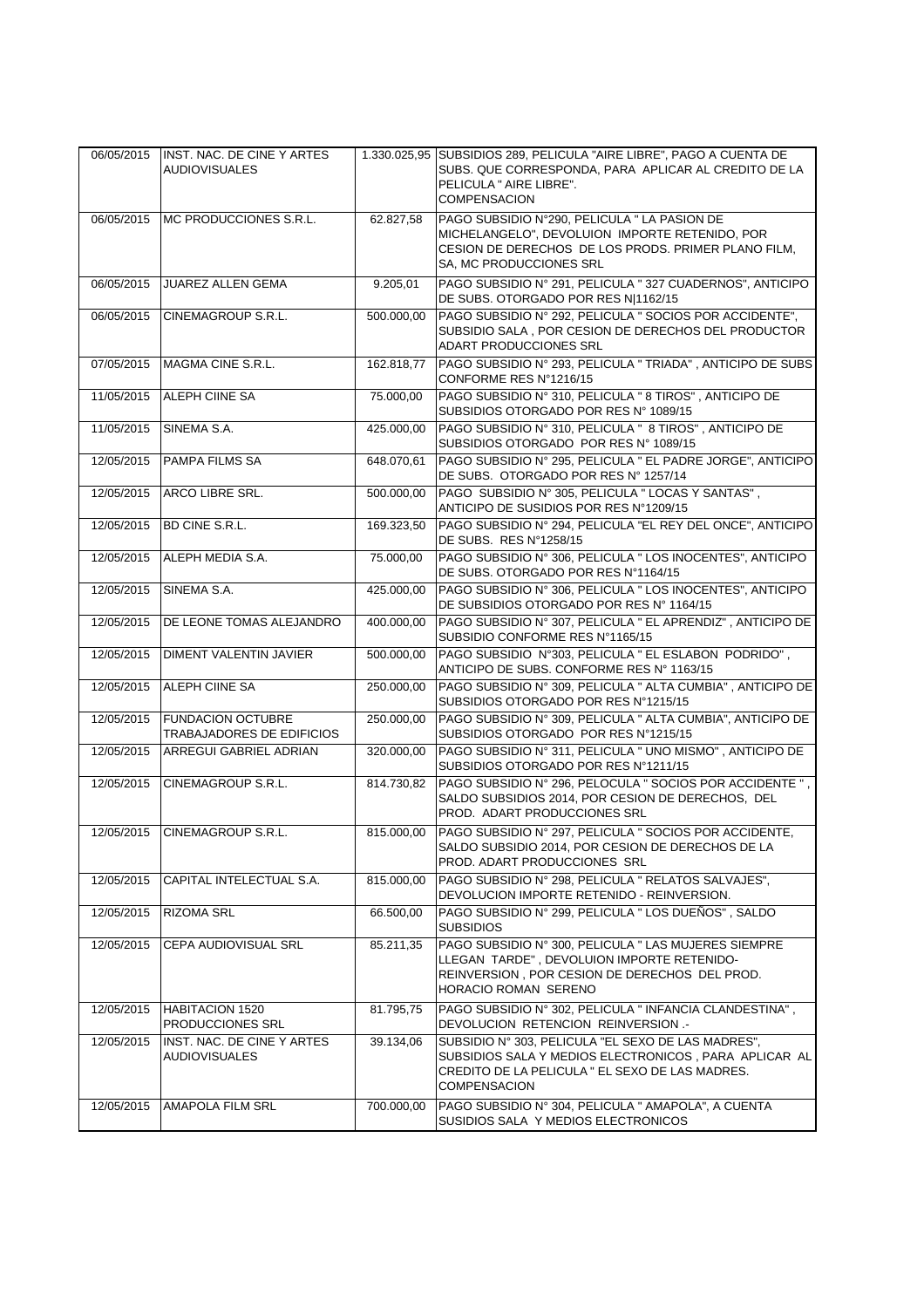| 13/05/2015 | M & S PRODUCCION SRL                                      | 302.211,91 | PAGO SUBSIDIO Nº 315, PELICULA " ABZURDAH" ABTICIPO S/                                                                                                                                                                                               |
|------------|-----------------------------------------------------------|------------|------------------------------------------------------------------------------------------------------------------------------------------------------------------------------------------------------------------------------------------------------|
| 13/05/2015 | <b>CALDERON PATRICIA LEONOR</b>                           | 150.000.00 | CONFORME RES Nº 1317/15<br>PAGO SUBSIDIO Nº 313, PELICULA " EL NEGRO OLMEDO" A                                                                                                                                                                       |
| 13/05/2015 | ARGENTINA SONO FILM S.A.                                  | 500.000,00 | CUENTA ANTICIPO DE SUS. RES Nº1107/15<br>PAGO SUBSIDIO Nº314, PELICULA "BAÑEROS 4, LOS                                                                                                                                                               |
|            |                                                           |            | ROMPEOLAS", A CUENTA SUBSIDIOS 2014                                                                                                                                                                                                                  |
| 13/05/2015 | M & S PRODUCCION SRL                                      | 201.000,00 | PAGO SUBSIDIO Nº 312, PELICULA " ABZURDAH " ANTICIPO DE<br>SUBS. OTROGADO POR RES N°1026/15                                                                                                                                                          |
| 13/05/2015 | HC FILMS S.R.L.                                           | 99.000,00  | PAGO SUBSIDIO Nº 312, PELICULA " ABZURDAH", ANTICIPO DE<br>SUBS. OTORGAOD POR RES N°1026/15                                                                                                                                                          |
| 15/05/2015 | INST. NAC. DE CINE Y ARTES<br><b>AUDIOVISUALES</b>        |            | 1.331.904,66 SUBSIDIO Nº 301, PELICULA "LAS CHICAS DEL TERCERO" (EX<br>CONSORCIO FELIZ), SALDO SUBS 2014 Y PRIMER 50% SUBS<br>2015, PARA APLICAR AL CREDITO DE LA PELICULA " LAS CHICAS<br>DEL TERCERO " (EX CONSORCIO FELIZ)<br><b>COMPENSACION</b> |
| 15/05/2015 | INST. NAC. DE CINE Y ARTES<br><b>AUDIOVISUALES</b>        |            | 1.221.435,62 SUBSIDIO Nº 316, PELICULA " AMAPOLA", ACUENTA SUBSIDIOS<br>DE SALA Y MEDIOS ELECTRONICOS, PARA APLICAR AL CREDITO<br>DE LA PELICULA " AMAPOLA"<br><b>COMPENSACION</b>                                                                   |
| 15/05/2015 | INST. NAC. DE CINE Y ARTES<br><b>AUDIOVISUALES</b>        | 982.905,67 | SUBSIDIO N°316 PELICULA " AMAPOLA", A CUENTA DE<br>SUBSIDIOS SALA Y MEDIOS ELECTRONICOS, PARA APLICAR AL<br>ANTICIPO DE LA PELICULA " AMAPOLA"<br><b>COMPENSACION</b>                                                                                |
| 15/05/2015 | INST. NAC. DE CINE Y ARTES<br><b>AUDIOVISUALES</b>        | 383.240,03 | SUBSIDIO Nº 317, PELICULA " EL AMOR Y OTRAS HISTORIAS" (EX<br>SEXO FACIL, PELICULAS TRISTES), SLDO SUBSIDIOS 2014 Y A<br>CUENTA 2015, PARA APLICAR AL ANTICIPO DE LA PELICULA " EL<br>AMOR Y OTRAS HISTORIAS).<br><b>COMPENSACION</b>                |
| 15/05/2015 | INST. NAC. DE CINE Y ARTES<br><b>AUDIOVISUALES</b>        |            | 1.418.543,28 SUBSIDIO Nº 317, PELICULA " EL AMOR Y OTRAS HISTORIAS",<br>SALDO SUBSIDIOS 2014 Y A CUENTA 2015, PARA A PLICAR AL<br>CREDDDDITO DE LA PELICULA " EL AMOR Y OTRAS HISTORIAS"<br><b>COMPENSACION</b>                                      |
| 15/05/2015 | INST. NAC. DE CINE Y ARTES<br><b>AUDIOVISUALES</b>        | 620.000,00 | SUBSIDIO Nº 316, PELICULA " DESIERTO VERDE", A CUENTA<br>MEDIOS ELECTRONICOS, PARA APLICAR AL ANTICIPO PELICULA<br>" DESIERTO VERDE"<br><b>COMPENSACION</b>                                                                                          |
| 15/05/2015 | INST. NAC. DE CINE Y ARTES<br><b>AUDIOVISUALES</b>        | 361.456,72 | SUBSIDIO Nº 319, PELICULA " EL HIJO BUSCADO" ( TE ESPERO<br>EN CASA), A CUENTA MEDIOS ELECTRONICOS, PARA APLICAR<br>AL ANTICIPO DE LA PELICULA " EL HIJO BUSCADO"<br><b>COMPENSACION</b>                                                             |
| 15/05/2015 | <b>INST. NAC. DE CINE Y ARTES</b><br><b>AUDIOVISUALES</b> | 382.741,81 | SUBSIDIO Nº 320, PELCIULA " EL PERRO MOLINA", SALDO SALA<br>2014, A CUENTA SUBSIDIOS 2015, PARA AL ANTICIPO DE LA<br>PELICULA " EL PERRO MOLINA"<br>COMPENSACION                                                                                     |
| 15/05/2015 | INST. NAC. DE CINE Y ARTES<br><b>AUDIOVISUALES</b>        | 384.678,77 | SUBSIDIO Nº 320, PELICULA " EL PERRO MOLINA", SALDO SALA<br>2014, Y A CUENTA SUBSIDIOS 2015, PARA APLICAR AL CREDITO<br>DE LA PELICULA " EL PERRO MOLINA"<br>COMPENSACION                                                                            |
| 15/05/2015 | INST. NAC. DE CINE Y ARTES<br><b>AUDIOVISUALES</b>        | 350.103,28 | SUBSIDIO Nº 321, PELICULA " NECROFOBIA" A CUENTA<br>SUBSIDIOS GENERADOS 2014, PARA APLICAR AL CREDITO DE LA<br>PELICULA " NECROFOBIA"<br><b>COMPENSACION</b>                                                                                         |
| 15/05/2015 | INST. NAC. DE CINE Y ARTES<br><b>AUDIOVISUALES</b>        | 27.974,91  | SUBSIDIOS Nº 321, PELICULA " NECROFOBIA", A CUENTA<br>SUBSIDOS GENERADOS 2014, PARA APLICAR AL CREDITO DE LA<br>PELICULA " " HERMANOS DE SANGRE"<br><b>COMPENSACION</b>                                                                              |
| 15/05/2015 | ALEPH MEDIA S.A.                                          | 42.105,26  | PAGO SUBSIDIO Nº 322, PELICULA " LA GUAYABA", DEVOLUCION<br>IMPORTE RETENIDO- REINVERSION RES N 1887/12, POR CESION<br>DE DERECHOS DEL PROD. ZARLEK PRODUCCIONES SA.                                                                                 |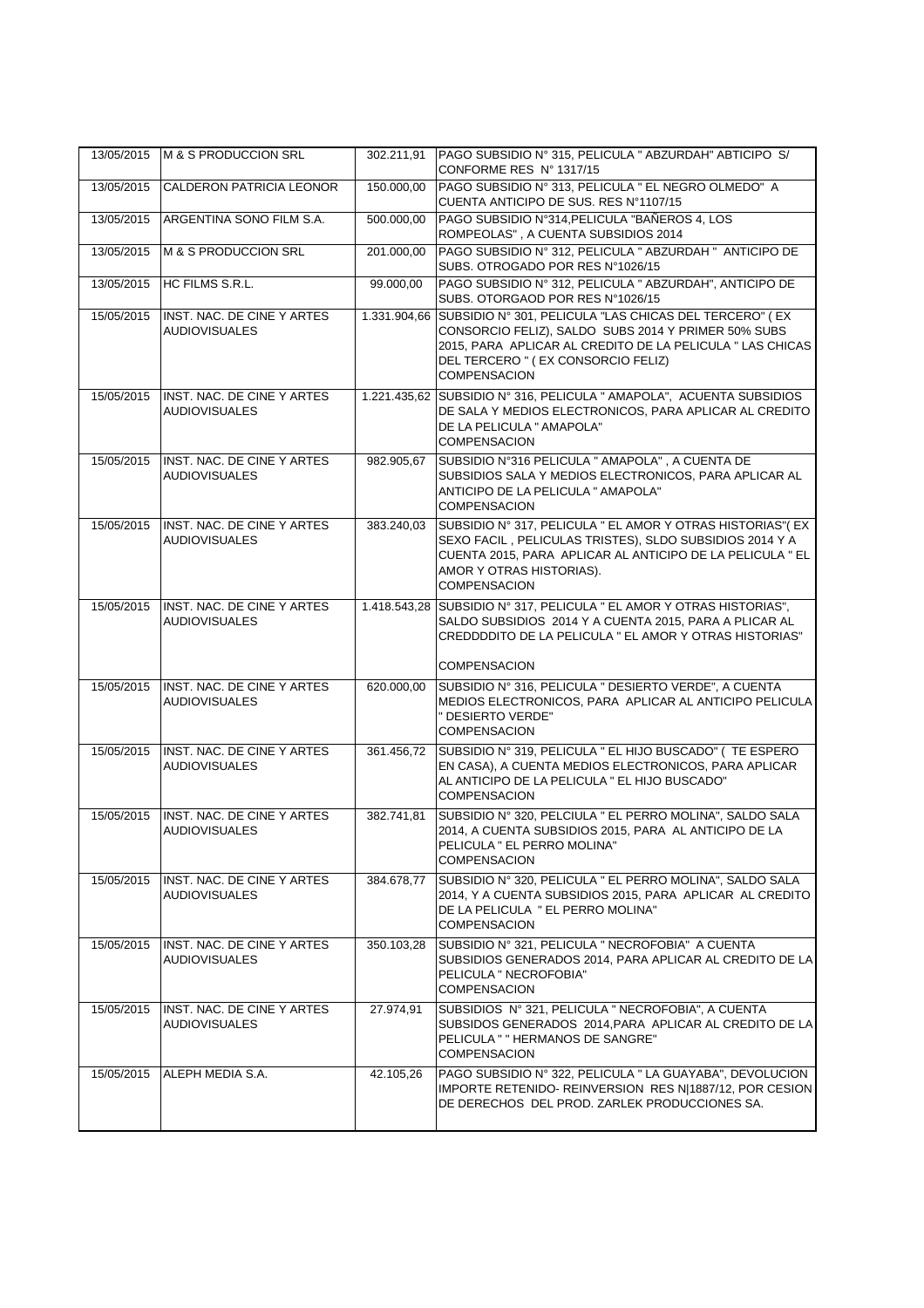| 15/05/2015 | DUBCOVSKY DIEGO MARIO                              | 9.903.22     | PAGO SUBSIDIO Nº 323, PELICULA " LA TERCERA ORILLA",<br>SALDO SUBSIDIOS Y A CUENTA DEVOLUCION- REINVERSION                                                         |
|------------|----------------------------------------------------|--------------|--------------------------------------------------------------------------------------------------------------------------------------------------------------------|
| 15/05/2015 | TRESMILMUNDOS CINE SRL                             | 184.643,60   | PAGO SUBSIDIO Nº 323, PELICULA " LA TERCERA ORILLA",<br>SALDO SUBSIDIOS Y ACUENTA DEVOLUCION- REINVERSION                                                          |
| 15/05/2015 | AEROPLANO S.A                                      | 150.000,00   | PAGO SUBSIDIO Nº 324, PELICULA " MADRAZA", ANTICIPO DE<br>SUBS. OTORGADO POR RES N°232/15, RELIQUIDACION SUBS<br>87/15, RES N  1232/15                             |
| 15/05/2015 | PUCARA CINE SRL                                    | 24.897,39    | PAGO SUBSIDIO Nº 325, PELICULA " LOS CORROBORAORES",<br>ANTICIPO DE SUBS. Nº1379/15                                                                                |
| 15/05/2015 | INST. NAC. DE CINE Y ARTES<br><b>AUDIOVISUALES</b> | 1.276.560,00 | SUBSIDIO Nº 328, PELCIULA " TLATELOLCO", SALDO MEDIOS<br>ELECTRONICOS, PARA APLICAR AL ANTICIPO DE LA PELICULA "<br><b>TLATELOLCO"</b><br><b>COMPENSACION</b>      |
| 15/05/2015 | INST. NAC. DE CINE Y ARTES<br><b>AUDIOVISUALES</b> | 120.321,08   | SUBSIDIO Nº 328, PELICULA " TLATELOLCO", SALDO MEDIOS<br>ELECTRONICOS, PARA APLICAR AL CREDITO DE LA PELICULA "<br>MIA"<br><b>COMPENSACION</b>                     |
| 15/05/2015 | ALEPH MEDIA S.A.                                   | 120.851,92   | PAGO SUBSIDIO Nº 328, PELICULA " TLATELOLCO", SALDO<br>SUBSIDIOS MEDIOS ELECTTRONICOS, POR CESION DE<br>DERECHOS DE LA PROD. MAIZ PRODUCCIONES SRL.                |
| 15/05/2015 | MAIZ PRODUCCIONES S.R.L.                           | 599.305,31   | PAGO SUBSIDIO Nº 328, PELICULA " TLATELOLCO", SALDO<br><b>MEDIOS ELECTTRONICOS</b>                                                                                 |
| 15/05/2015 | MAGMA CINE S.R.L.                                  | 150.000,00   | PAGO SUBSIDIO Nº 326, PELICULA " EL ARDOR", PAGO A CUENTA<br>DE SUBSIDIOS QUE CORRESPONDAN                                                                         |
| 15/05/2015 | INST. NAC. DE CINE Y ARTES<br><b>AUDIOVISUALES</b> | 438.127.30   | SUBSIDIO Nº 327, PELICULA " TRES", A CUENTA MEDIOS<br>ELECTTRONICOS, PARA APLICAR AL ANTICIPO DE LA PELICULA<br>" TEL TERCERO" (TRES)<br><b>COMPENSACION</b>       |
| 19/05/2015 | <b>AMADA FILMS SRL</b>                             | 397.494,43   | SUBSIDIO 329 POR ANTICIPO DE SUBSIDIOS OTORGADOS POR<br>RES 1408/15 PARA LA PELICULA "TERROR 5"                                                                    |
| 21/05/2015 | ALEPH MEDIA S.A.                                   | 250.000,00   | PAGO SUBSIDIO Nº 330, PELICULA " DIVA 2", ANTICIPO DE<br>SUBSIDIOS CONFORME RES Nº 1404/15                                                                         |
| 22/05/2015 | <b>DIDA FILMS SRL</b>                              | 250.000,00   | PAGO SUBSIDIO Nº 331, PELICULA " HUGO, PACO Y LUIS",<br>ANTICIPO DE SUBS. OTORGADO POR RES Nº 1253/15                                                              |
| 22/05/2015 | <b>AMAPOLA FILM SRL</b>                            | 384.308,90   | PAGO SUBSIDIO Nº 332, PELICULA " AMAPOLA", SUBSIDIO SALA Y<br><b>MEDIOS ELECTTRONICOS</b>                                                                          |
| 22/05/2015 | <b>ASOCIACION ARGENTINA DE</b><br><b>ACTORES</b>   | 157.500,00   | PAGO SUBSIDIO Nº 333, PELICULA " CONDENADOS", A CUENTA<br>SUBSIDIOS QUE CORRESPONDAN                                                                               |
| 22/05/2015 | <b>CINEMA DIGITAL S.R.L.</b>                       | 35,000.00    | PAGO SUBSIDIO Nº 333, PELICULA " CONDENADOS", A CUENTA<br>SUBSIDIOS QUE CORRESPONDAN                                                                               |
| 22/05/2015 | MARTINEZ CARLOS ALBERTO                            | 157.500,00   | PAGO SUBSIDIO Nº 333, PELICULA " CONDENADOS", A CUENTA<br>SUBSIDIOS QUE CORRESPONDAN                                                                               |
| 22/05/2015 | <b>PENSA &amp; ROCCA</b><br>PRODUCCIONES SRL       | 500.000,00   | PAGO SUBSIDIO Nº 334, PELICULA " BOCA DE POZO", A CUENTA<br>SUBSIDIOS GENERADOS                                                                                    |
| 22/05/2015 | INST. NAC. DE CINE Y ARTES<br><b>AUDIOVISUALES</b> | 488.038,61   | SUBSIDIO Nº 335, PELICULA " BOCA DE POZO", A CUENTA<br>SUBSIDIOS GENERADOS 2014, PARA APLICAR AL ANTICIPO DE<br>LA PELICULA " BOCA DE POZO"<br><b>COMPENSACION</b> |
| 22/05/2015 | DE LA ORDEN, ULISES                                | 350.834,19   | PAGO SUBSIDIO Nº 336, PELICULA " DESIERTO VERDE", A<br>CUENTA SUBSIDIOS 2013-2014 Y PRIMER 50% SUBSIDIOS 2015                                                      |
| 22/05/2015 | UNIVERSIDAD NACIONAL DE<br>TRES DE FEBRERO         | 150.357,51   | PAGO SUBSIDIO Nº 336, PELICULA " DESIERTO VERDE", A<br>CUENTA SUBS. 2013-2014 Y PRIMER 50% SUBSIDIOS 2015                                                          |
| 22/05/2015 | QUEVEDO LORENA SOLEDAD                             | 168.809,68   | PAGO SUBSIDIO Nº 337, PELICULA " TRES", SALDO MEDIOS<br><b>ELECTRONICOS</b>                                                                                        |
| 22/05/2015 | GUERRERO RODRIGO                                   | 168.809,68   | PAGO SUBSIDIO Nº 337, PELICULA " TRES", SALDO MEDIOS<br>ELECTRONICOS.                                                                                              |
| 22/05/2015 | CESAR, PABLO JUSTINO                               | 1.649,66     | PAGO SUBSIDIO Nº 338, PELICULA " LOS DIOSES DE AGUA",<br>SALDO SUBSIDIOS GENERADOS AÑO 2014.-                                                                      |